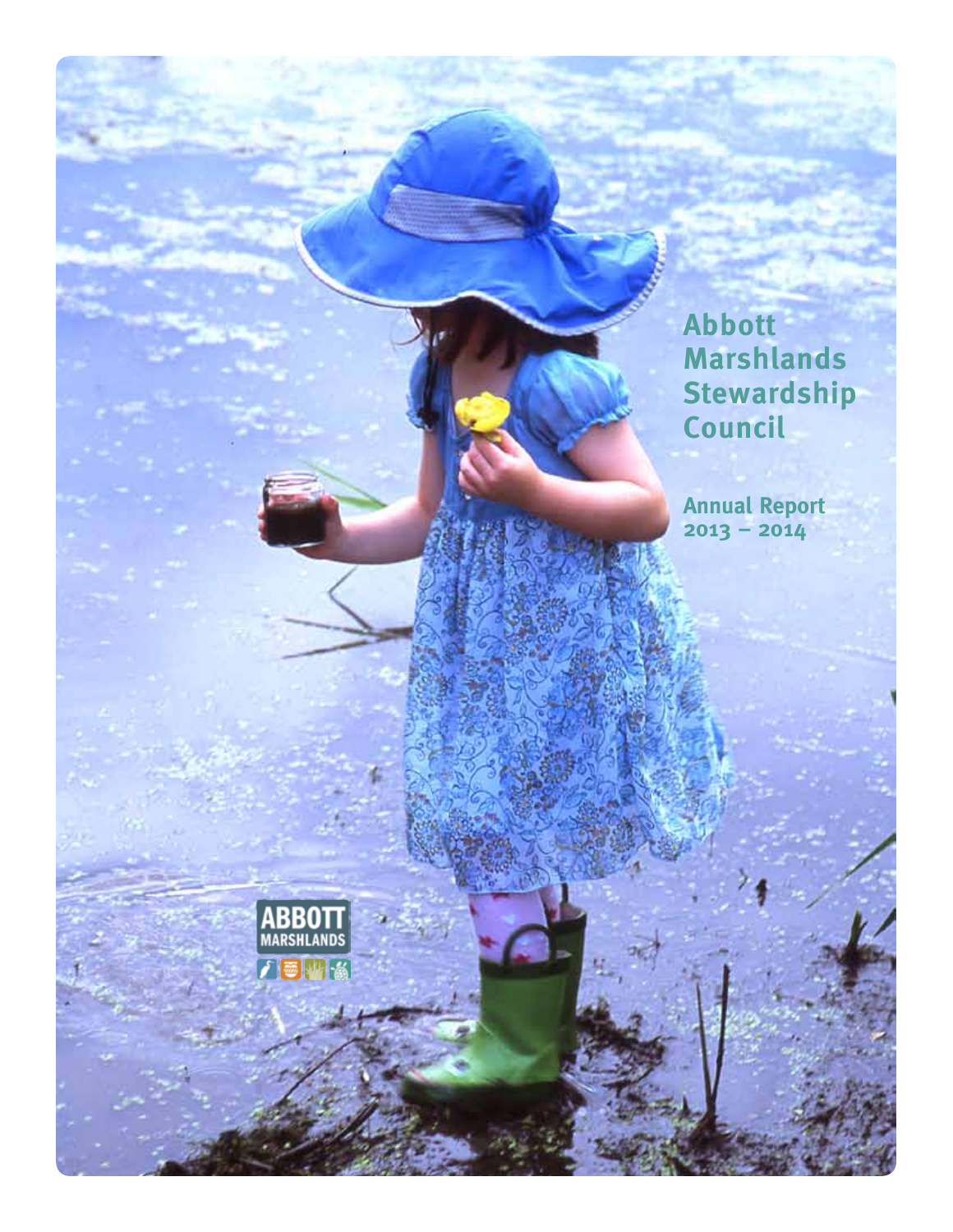### **Introduction**

The Abbott Marshlands Stewardship Council was formed in October 2011 with the signing of the cooperating stewardship agreement by the following organizations:

- State of New Jersey, Department of Environmental Protection
- State of New Jersey, Department of **Transportation**
- New Jersey Transit
- Delaware & Raritan Canal Commission
- County of Mercer
- Township of Hamilton
- City of Trenton
- PSEG
- D&R Greenway Land Trust
- Friends for the Abbott Marshlands

The purpose of the Council is to support the goals and vision of the signatories in preserving the Abbott Marshlands, based on the *Cooperative Stewardship Plan – Hamilton – Trenton – Bordentown Marsh*, namely:

- Protection and preservation
- Stewardship
- Education
- Marsh identity and interpretation
- Coordinated management and organization

This report highlights the activities and achievements of the Council, its committees, and its members during the past year of implementing its plan.

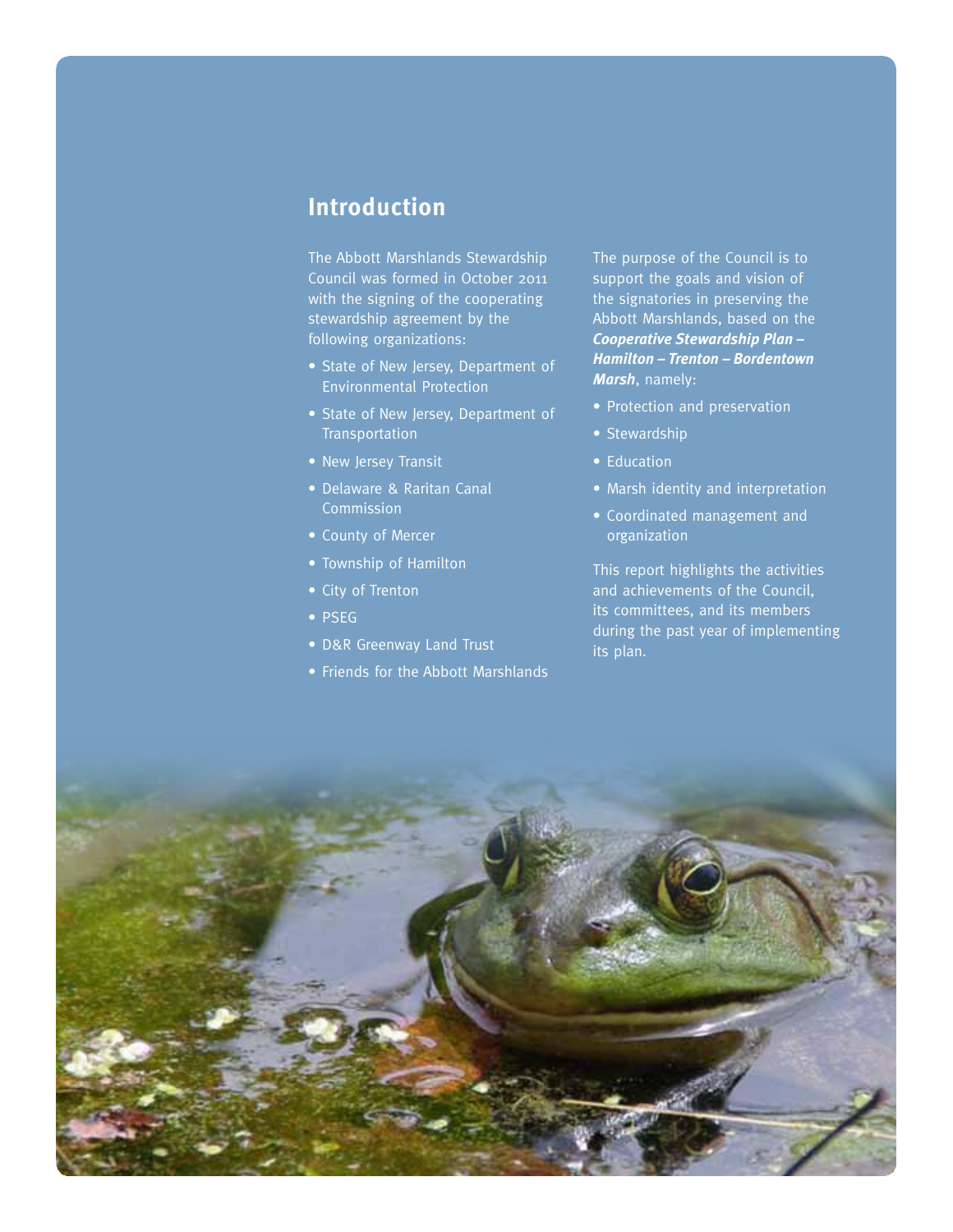

# **Tulpehaking Nature Center: Staffed and Open!**

After years of detailed planning, archeological surveys, and construction, the Tulpehaking Nature Center has been completed and is open to the public. The Abbott Marshlands are a prime setting to explore nature, and the programs at the Tulpehaking Nature Center will offer multiple ways for the public to connect with this amazing environment. Following the framework outlined by the Interpretive Plan for the Abbott Farm National Historic Landmark and the Cooperative Stewardship Plan, programs at the new nature center will:

- showcase the rich cultural and natural resources of the Abbott Marshlands to increase local and regional awareness and understanding of this valuable place.
- encourage visitors to explore, observe, discover and become involved with the environment through educational and recreational opportunities and technology.
- support the tradition of the Abbott Marshlands as a place of active scientific research, promoting science literacy, critical thinking and understanding of environmental issues and actions.
- inspire people to take an active interest in the Marshlands and its ongoing stewardship.

The Tulpehaking Nature Center will be a premier environmental education facility for the region's



**The new Tulpehaking Nature Center includes a beautiful gazebo for outdoor educational activities, meeting, or simply enjoying the natural beauty of the area.**

residents, organizations, and inner city and surrounding schools in the Trenton and Mercer county area. Programs at the nature center will aim to cultivate an active community of public involvement at the marsh, where recreation, volunteerism, scientific inquiry, and education take place, where the public takes an active role in supporting and preserving the marshlands that enrich their lives.

Leading the educational initiatives at the Nature Center will be Kelly Rypkema, the newly hired manager of the Nature Center. Kelly joins the Mercer County Park Commission, bringing with her 15 years of experience in environmental education, volunteer management, and environmental program development. "I'm honored to have an opportunity to achieve this vision in concert with the Mercer County Park Commission, the Cooperative Stewardship Council, and partners. Together we can create a rich experience for visitors that promote understanding and stewardship of the extraordinary place that is the Abbott Marshlands." Kelly holds a Master's degree in Biology with a focus on ecology and animal behavior.

The official opening of the Nature Center is scheduled for October 7, 2014.

*"An oasis of natural beauty, the Abbott Marshlands are a unique urban natural area rich with natural and historical significance.*

*as environmentally rainforest. In addition to providing habitat for wildlife, they perform the essential services of containing floodwaters, recharging groundwater, and removing pollutants from the air and water."*

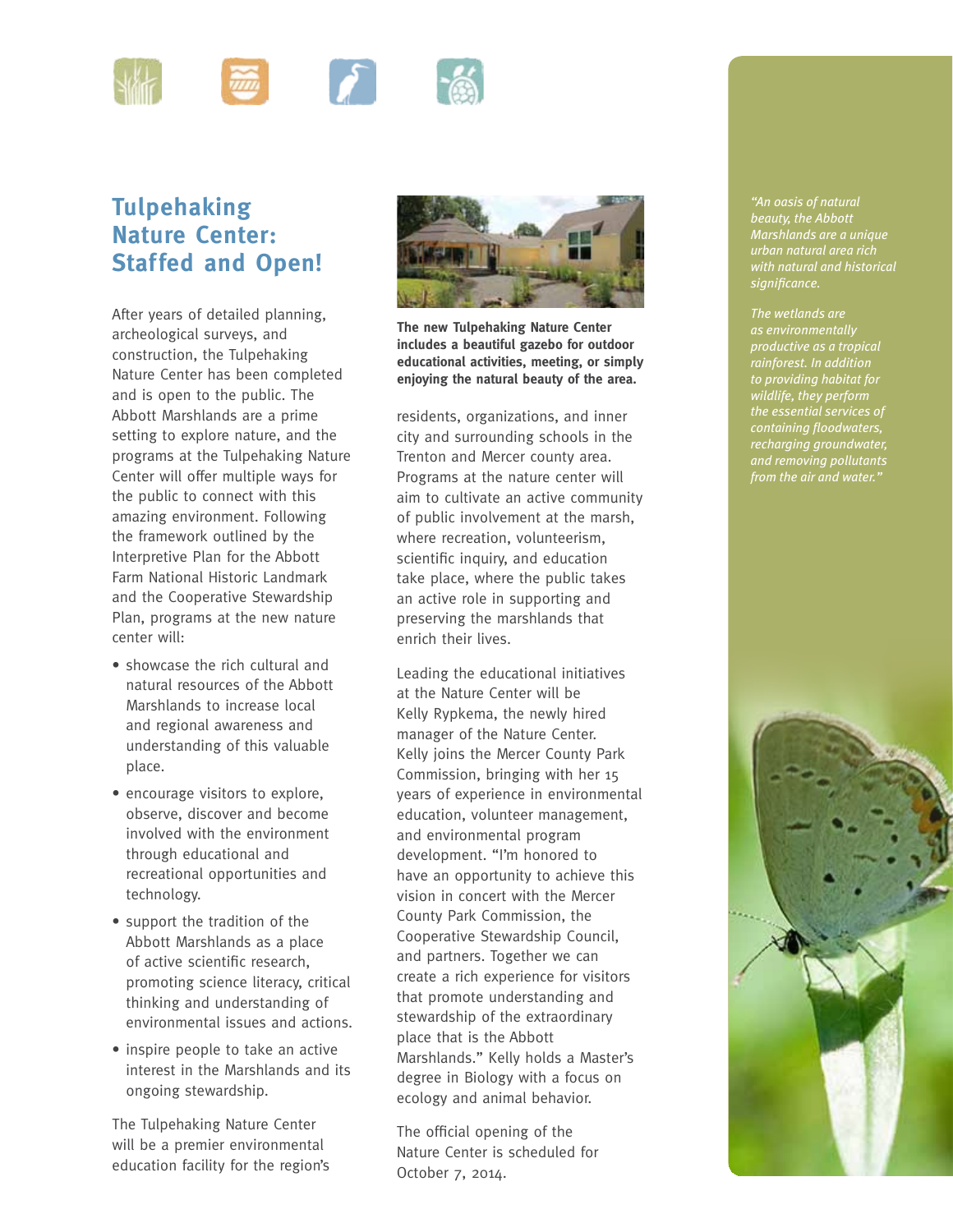

# **Architecture and Archaeology of the Tulpehaking Nature Center at the Abbott Marshlands**

The vision of a nature center at the Abbott Marshlands was set in motion when the D&R Greenway Land Trust Inc. received Green Acres development grants in 2004 and 2005 and Mercer County agreed to match them. It was opportune that at the same time a residential property adjacent to the Roebling Park entrance on Westcott Avenue came on the market. In May of 2006, Mercer County acquired the property containing a ranch style house and two small unimproved lots next to the house. This location, situated at the entrance to Roebling Park and on already improved land, meant that a center would not need to be built in the environmentally sensitive marsh.

The *Marsh Nature and Interpretive Center Master Plan* was completed in September of 2007 by SSP Architecture Group. It provides a conceptual plan for transforming the house into an educational and interpretive center and also grasped the importance of building a center that would interpret the rich cultural and environmental resources of the Abbott Marshlands.

Construction of the center, while still protecting the Landmark's rich cultural resources, created a challenge. A further challenge was the need for soil remediation due to past pesticide use on the property.

These two concerns had opposite solutions, minimal soil disturbance and soil removal. Before the Center could be built there was much to learn about the site.

The initial research involved a Phase I and Phase II archaeological survey, reported on by Hunter Research in May 2009. This study included archaeological fieldwork involving systematic shovel tests and excavation units across the property, along with background research and analysis of the fieldwork. The report and its findings were used to guide the design of the Center so that the disturbance of archaeological resources found at the site was minimal, and suspected burial sites were avoided.

With this information SSP prepared an extensive *Alternatives Analysis Report, August 2010* that included seven design options. The options ranged from the initial concept plan from the Master Plan, which was a large addition containing two classrooms, rest rooms and a lobby on a traditional foundation, to the option of building nothing at all.

The option that was chosen and approved by the State Historic Preservation Office minimized the project effects on archaeological resources, accommodated the Site Remediation Action Work Plan and met the program needs of the center. The design contains several important elements to limit soil disturbance and the impact on archaeological resources. The footprint of the original concept design was reduced by removing the restrooms and the lobby from the

*"The Abbott Marshlands are significant for their natural history as well as their archaeology and cultural history. Native American use of the region dates to 13,000 years ago, and because of its archaeological significance as the largest Middle Woodland Indian site in the Northeast, the Abbott Farm National Historic Landmark was designated in 1976 by the US Department of Interior. The first Europeans settled here beginning in the early 1680s, and the Watson House, the oldest building in Mercer County, was built in 1708. In addition, Revolutionary War boats were sunk in Crosswicks Creek and Joseph Bonaparte, Napoleon's brother, lived on the bluffs near Bordentown from 1816 –1832. An important local figure was Charles Conrad Abbott, naturalist and archaeologist, who is widely known for his many books and articles about wildlife and his contributions to archaeology."*

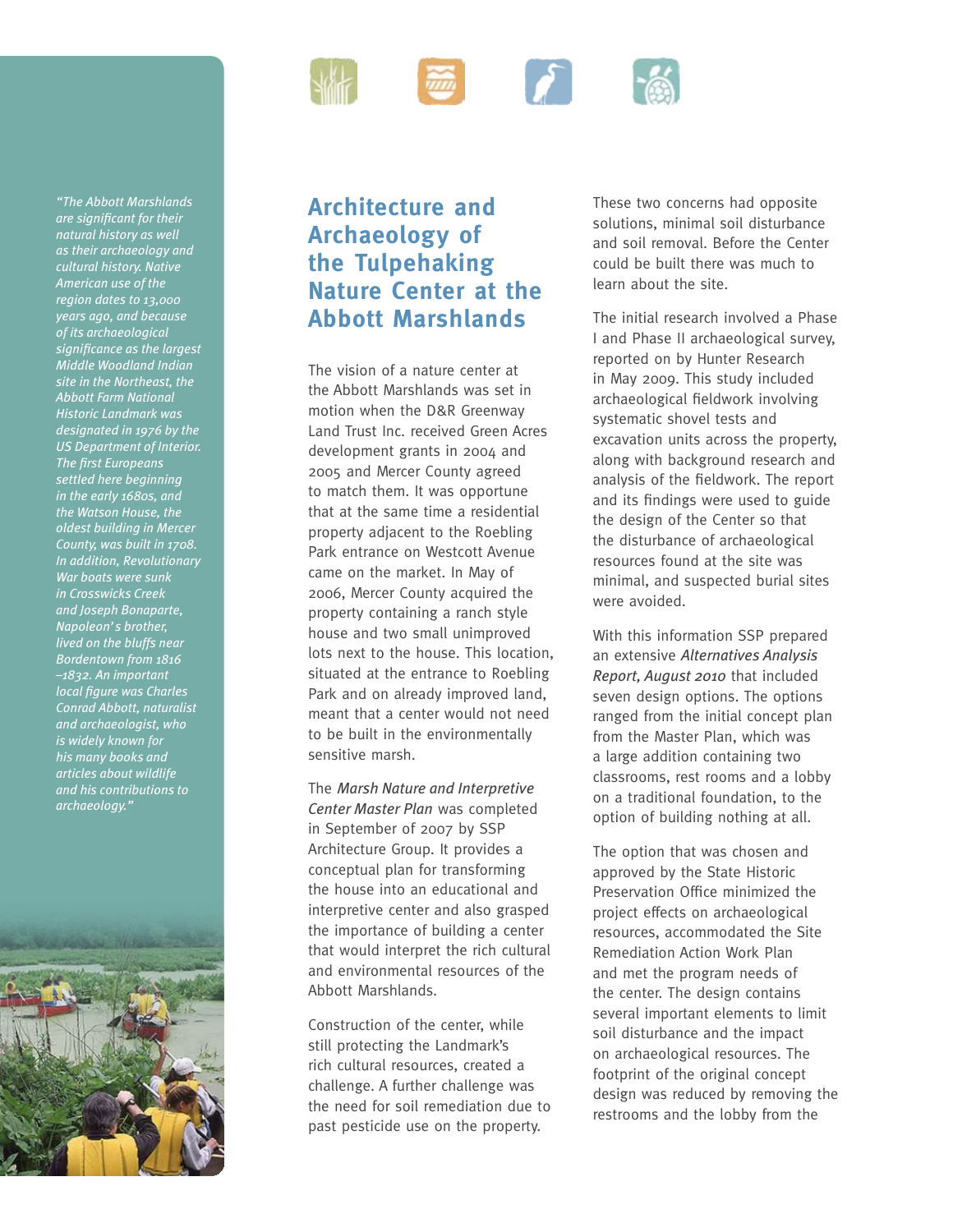

addition and incorporating theses element into the existing structure. But the most interesting element was the foundation system. Instead of a traditional slab foundation, the design uses an alternative foundation system that condenses structural support onto key "piling" (e.g., column} locations. This methodology reduces overall site impact and lessens soil disturbance. Pits were dug by a team of archaeologists. Then columns were constructed on footings with a platform constructed on top of the columns, and the classroom addition was built on this new surface. This design also made provision for archaeological monitoring of contractor excavations and was flexible enough that if significant culture resources were found, the placement of the pits and columns could be adjusted.

The process also included a Consultation Plan with the NJ Commission on American Indian Affairs. This has initiated crucial dialog and a partnership with the American Indian community towards providing authentic programming and resources.

This extensive but important process was essential for the protection of the archaeological resources. It also taught us many new things, reinforced the value of the resources, and established new partnerships. This development of the Tulpehaking Nature Center has its own interesting narrative, but the center will also be a home for the many stories of the Abbott Marshlands.

## **Abbott Marshlands Way-finding and Interpretive Signage**

The new logo and branding will be displayed on new signs throughout the Abbott Marshlands. NJ Dot has made over 20 way-finding signs with the Abbott Marshlands logo that will lead visitors to several destinations. Thank you to NJDOT for these signs, and to Hamilton Township and Bordentown City who have agreed to install them. Interpretive signs will also be installed by Mercer County at the new Tulpehaking Nature Center and Roebling Park. Mercer County is in the bidding process for these interpretive signs. The successful bidder will provide unit prices for the family of signs as outlined in the Abbott Marshlands Band and Signage Guidelines. The County sign contract will also be available to state and local governments. This will provide uniformity and branding recognition through the Abbott Marshlands. Partners will work with the education committee for location and content of interpretive signs.



**New interpretive signs lead visitors to the beauty of the Abbott Marshlands**

*"In every season, the abundance of the Marshlands is easy to see. During spring, wildflowers blanket the forest floor and the cacophonous chorus of Spring Peepers can be heard. Wood Ducks swim from hiding place to hiding place, as orioles build their nests high in trees, often overhanging the water, and warblers return from their southern wintering grounds."*

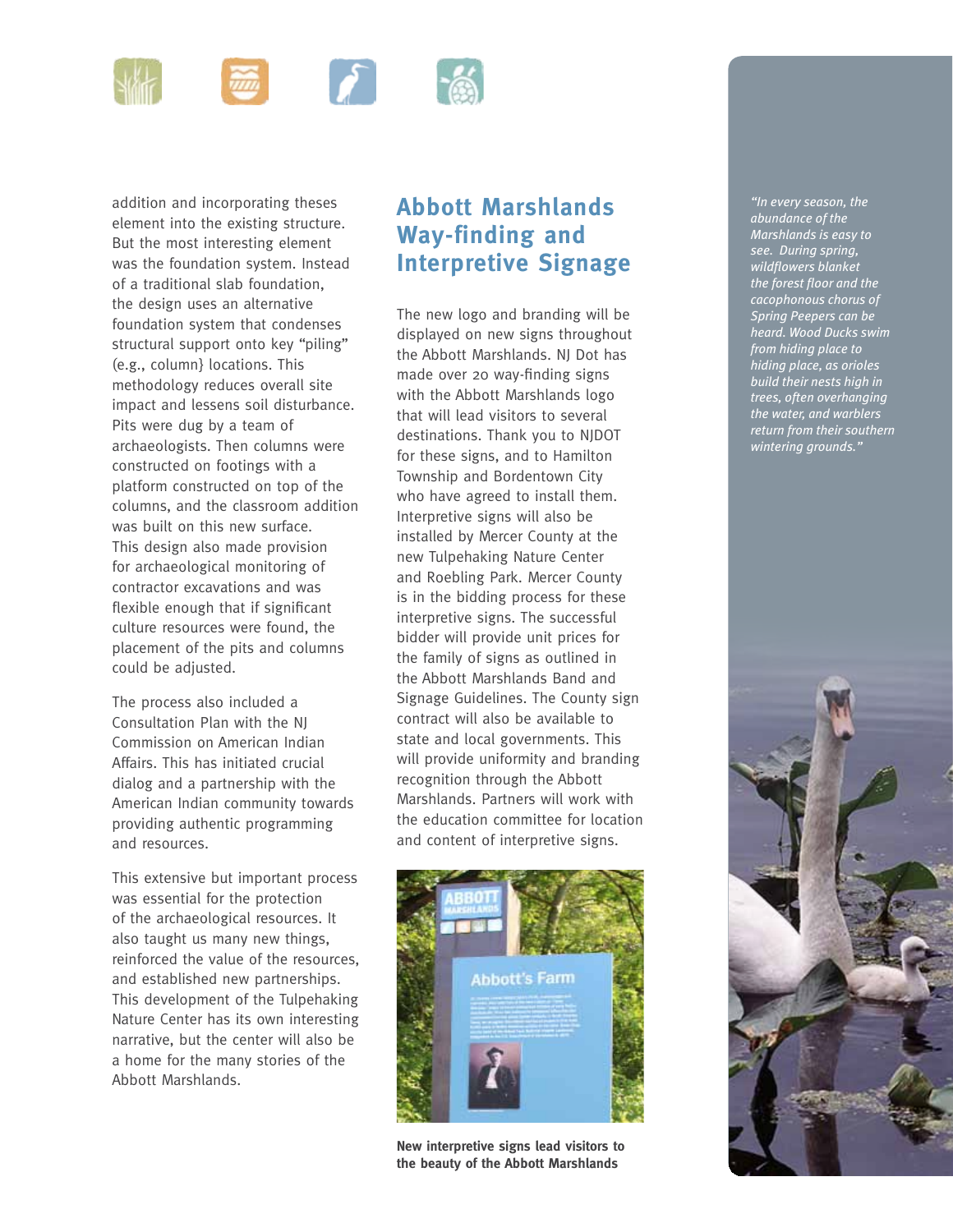

# **Education Committee Report**

### *Goal – Education*

**Use the Abbott Marshlands as an educational site integrating the natural and human history with uniqueness of these urban wetlands in order to foster knowledge, understanding and action. Work with the Tulpehaking Nature Center to promote Abbott Marshlands education.**

The Abbott Marshlands Education Sub Committee consists of 11 members representing all levels of education from elementary school through university graduate studies and pertinent fields of study including science, natural history, history, art and archeology. The committee met in August, September, October and December of 2013 and in April, May and June of 2014.

The early meetings in 2013 concentrated on completing the membership of the committee, interpretative signs for the marsh, on researching contact with state and federal Indian tribes, and on looking at exhibits at other centers regarding tribes and history of an area. A letter to the tribes, describing the development of an educational program on the history and archeology of ancient tribal homelands, was finalized, mailed in May 2014.

 The committee also concentrated on the strategic goal of Identifying and determining the needs of target audiences using the marsh. The committee drew up a list of target audiences and researched the type of questionnaire that would give the information needed to build a useful educational program at the Tulpehaking Nature Center. Distribution of the survey has started, and will be on going through 2014.

For 2014-15, the committee will work on a second strategic goal to develop integrated experiential educational programs. The task will be to develop educational schoolbased programs which align with the Common-Core- Curriculum. A school advisory subcommittee that includes curriculum administrators and teachers will be established to help accomplish this goal.

The committee will also continue to work on Interpretative signs, distributing, collecting and evaluating audience questionnaires, assisting in Nature Center and Ellarslie, 'Abbott Marshlands – More than Meets the Eye', exhibits, and assisting in setting up World Rivers Day in 2014 and 2015.



**Deliotte employees roll up their sleeves to help keep the Marshlands clean**

*"Marshes and ponds are home to Beavers and Muskrats. They build lodges for shelter, the tops of which may also be used as nest sites by Canada Geese or Mute Swans. River Otter have been seen along Crosswicks Creek and Watson's Creek. Squirrels and Chipmunks are active during the day, but other common woodland mammals such as Raccoons, Red Foxes, and Opossums are rarely seen because of their nocturnal habits. The presence of White-footed Mice is made evident by clumps of germinating by the mice as food for winter. White-tailed Deer are present, but still relatively uncommon.*

*Many kinds of animals Marshland fauna, some so small they are invisible*  to the naked eye.

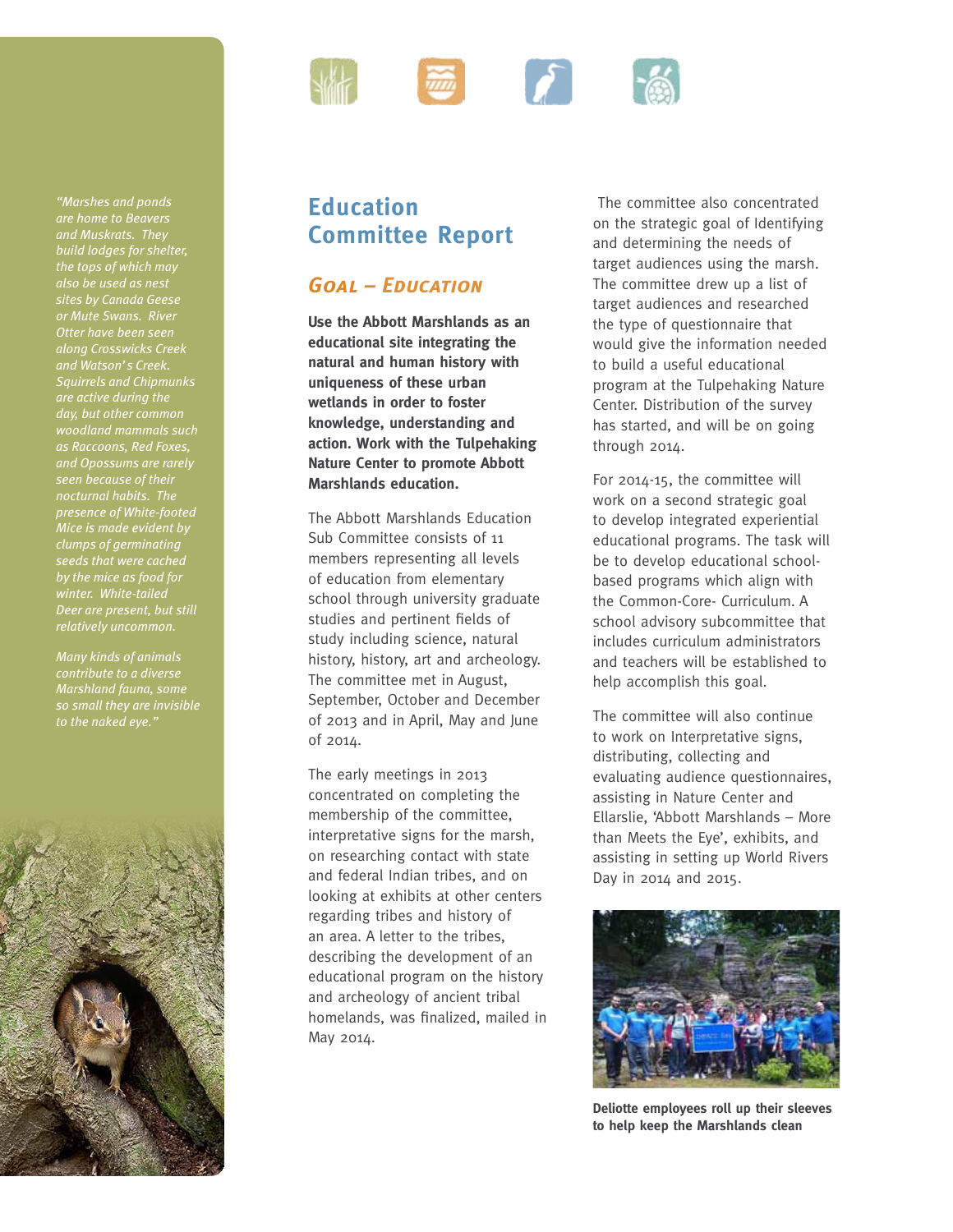

# **Stewardship committee report**

#### *Goal – Stewardship*

**Maintain the integrity of the natural and cultural resources of the Abbott Marshlands through good stewardship practices following resource management guidelines**

The Abbott Marshlands Stewardship subcommittee has been tasked with moving ahead with the lofty goals of the Cooperative Stewardship Plan. The subcommittee is currently comprised of members representing Hamilton Township and Environmental Commission, NJ Department of Transportation, NJ State Park Service, Mercer County Parks, D&R Greenway and interested public. In an effort to engage local support a letter explaining the goals and missions of the stewardship committee along with an invitation to join the committee was sent to townships, cities and municipalities located within the Abbott Marshlands area.

The committee's first task was to review the goals outlined with the Cooperative Stewardship Plans and collect pertinent information that has previously been researched within the marshlands. The committee to date has compiled Invasive Species Reports, maps of contaminated sites found in the marshlands, Soil Conservation District information, contacts for feral animal issues, Wildlife Action Plan, and information on local community environmental committees.

Control of invasive species is charged as a priority action within the Cooperative Stewardship Plan and the subcommittee has decided that this will be the first task that will be undertaken. In 2010 D&R Greenway conducted an invasive species survey of the Marsh, which provides useful information on location and species occurrences. The survey report stated the next step of the assessing invasive species would be to complete inventories on D&R Canal State Park, islands in the created wetland, and tidal marsh and swamps. A local ecologist, Alyce Herha, has volunteered her services in surveying the remaining areas in need. After the committee reviews the data, it will assess where eradication efforts would be best placed.

A construction debris pile was discovered along Lamberton Road by Duck Island in June. Through investigation, the NJ State Park Police were able to find the offenders and issue tickets for the violation. Also in the month of June, thirty employees of the Deliotte Company joined forces with the staff of the D&R Canal State Park to clean up flood debris found along the marsh edges by the Divine Word Ministries clearing out 11 tires and 11 cubic yards of debris.

Other trash pickups both on land and along waterways during the fall and spring involved: the Sierra Club, Bordentown Yacht Club, NJ Watershed 20 Ambassadors (an AmeriCorps Program), American Heritage Girls Troup NJ316, Sathya Sai Spiritual Center of Bridgewater,

*"The Marshlands are distinguished by a rich variety of bird life. The varied habitats support many resident and migrating species. Of the 245 species reported, more than 100 have been observed nesting here.*

*Waterways and ponds of the Marshlands support fish-eating birds such as mergansers, kingfishers, Osprey, egrets, herons, and even Bald Eagles. In many wintering ducks, including Gadwalls, Ruddy Ducks, Ringnecked Ducks, Green-Northern Pintails."*

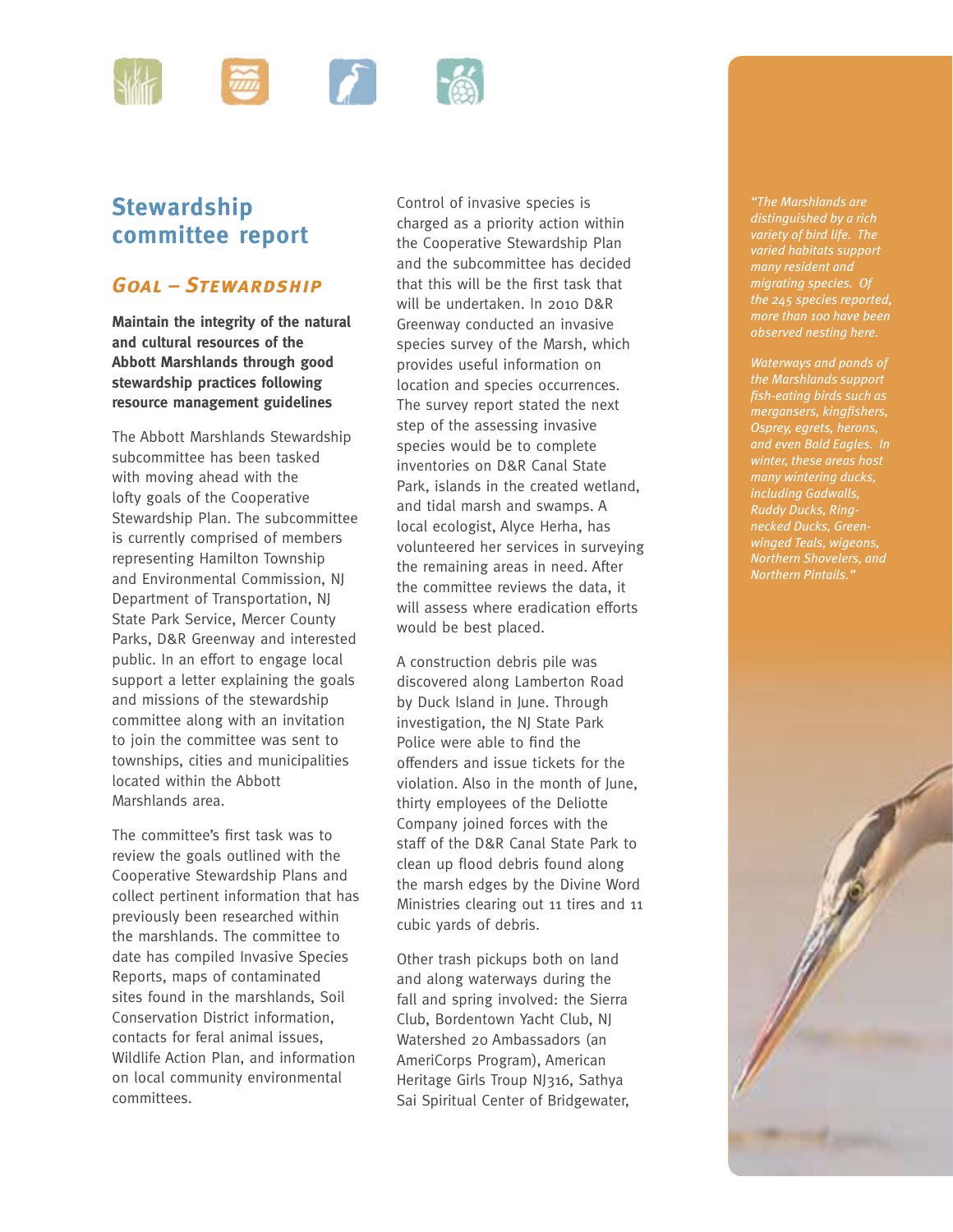

students from Rider University and Bordentown HS, Friends for the Abbott Marshlands, and many volunteers. All told, more than 200 bags of trash, many tires, and other debris were removed.

The Stewardship subcommittee meets quarterly at the D&R Canal State Park Office. If you would like additional information regarding this committee or are interested in participating please contact Stephanie Fox at the D&R Canal State Park at **dnrnaturalist@verizon.net**.

### **Activities of the Friends for the Abbott Marshlands**

A major goal has been achieved with the completion of the Tulpehaking Nature Center and its scheduled opening in October. This is the due to efforts and support of many partners including the Friends.

During the year, the Friends led 7 paddling trips, 15 field trips, and 4 trash pickups at the marsh. In addition, a group of 60 Lalor School 5th graders had a field trip to the marsh. (Lalor School is within walking distance of Spring Lake). Additional groups that received pre trip guidance prior to visits were Rider University's General Biology labs (5 sections) and the Hunterdon Central Regional High School Environmental Science classes (47 students and chaperones), who also visited the nearby Hamilton Water

Treatment Plant. The Friends also gave three talks about the marsh to regional groups, including a 4th grade class, a garden club, and a local environmental commission.

In anticipation of the Voices for the Abbott Marshlands juried photography exhibit, Friends members assisted with two trips for photographers.

The History Weekend in April included a light rail trip through the marsh, an archaeological walk at Joseph Bonaparte's Point Breeze, and open houses at the Watson House and Bow Hill Mansion. At the last, Dan Aubrey read a portion of his novella about Anne Savage, Bonaparte's mistress who lived there.

Trash pick-ups, noted above, on land and by canoe, involved more than 90 volunteers. Others who walk the trails on a regular basis help with ongoing trash removal.

The Friends welcomed Kelly Rypkema as manager/ naturalist of the Tulpehaking Nature Center. The Friends executive committee is exploring how to best integrate mission-related goals with Nature Center programming, and have decided to focus on building membership and a volunteer corps.

Friends have been involved with planning:

• Voices for the Abbott Marshlands, A Juried Photography Show (venues – Ellarslie and the Tulpehaking Nature Center)

*"The Friends were honored in receiving the Dr. Ruth Patrick Award Excellence in Education from the Water Resources Association of the Delaware River Basin in April. Mary Leck accepted the award on behalf of the Friends. She noted in her remarks that education at the marsh has been a story of connections, one stage leading to another and that ecological research, beginning in the 1970s, as well as archaeological surveys and research, have informed many educational programs. Also, over the years many committed volunteers have provided programs."*

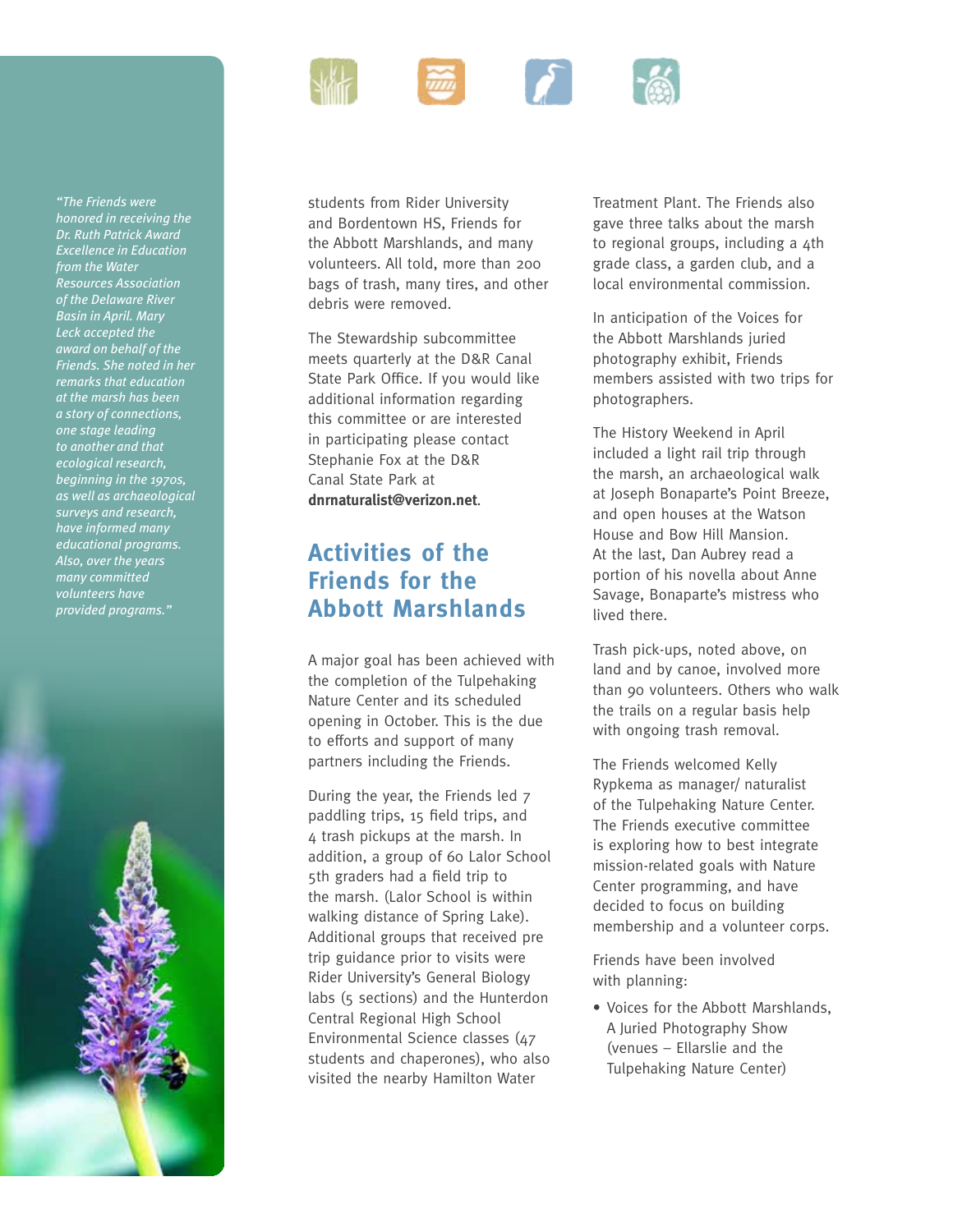

- The Abbott Marshlands –More than Meets the Eye', an exhibit at Ellarslie – the City Museum of Trenton (September 20 – November 16). This exhibit will include Voices for the Abbott Marshlands photographs, art works in other media, artifacts from the Abbott Farm National Historic Landmark, and nature displays. Programs at the marsh and at Ellarslie will complement the exhibit and the opening of the nature center.
- World Rivers Day (September 28th) programs
- Programs for the opening of the Tulpehaking Nature Center (October 7th)

Friends provided support for: development of Spanish versions of the nature center visitor/user survey and the Friends brochure, and since June 2013 have paid for storage of a herbarium case, books, photographs, and other materials while the nature center was being renovated. A small grant for Rutgers's student research project was also approved.

The water trail signs, installed in  $-$ 1999, proved difficult to maintain (e.g., trees have faller over) in recent years. The Friends have replaced the critical sign at the junction of Watson's Creek and Crosswicks Creek. The sign designed and made by Zienowicz Signs was installed on July 7th. Other remaining nonfunctional signs will be removed.

Friends have also joined the Coalition for the Delaware River Watershed.

### **Goals for 2014 through 2015**

The Council has identified the following goals for the upcoming year:

- The creation of a recreation and Marsh identification and interpretation committee,
- The establishment of goals for the education and stewardship committees,
- Build out exhibits and create awareness of the Tulpehaking Nature Center.
- Continue its partnership with the Friends of the Abbott Marshlands and other concerned stakeholders to preserve and protect this culturally rich natural oasis

To learn more about the Abbott Marshlands and its history, or to review the cooperative stewardship plan, you can visit the Friends of the Abbott Marshlands at **marsh-friends.org** or the Mercer County Park Commission at **mercercountyparks.org**

*"Doctor Ruth Patrick was a pioneer in studying the health of freshwater streams and rivers. She was an adviser to presidents and the recipient of distinguished science awards, was one of the country's leading experts in the study of freshwater ecosystems, or limnology. She achieved that renown after entering science in the 1930s, when few women were able to do so. Dr. Patrick's pioneering research, dubbed the Patrick Principle, became the fundamental principle on which all environmental science and management is based. Dr. Patrick proved that biological diversity holds the key to understanding the environmental problems affecting an ecosystem.* 

*The eminent Harvard biologist Edward O. Wilson has called Dr. Patrick the foremost authority on America's river systems and "a pioneer environmental activist." For seven decades, she has championed environmental protection, mentoring future scientists and inspiring many others by the example of her life and work."*